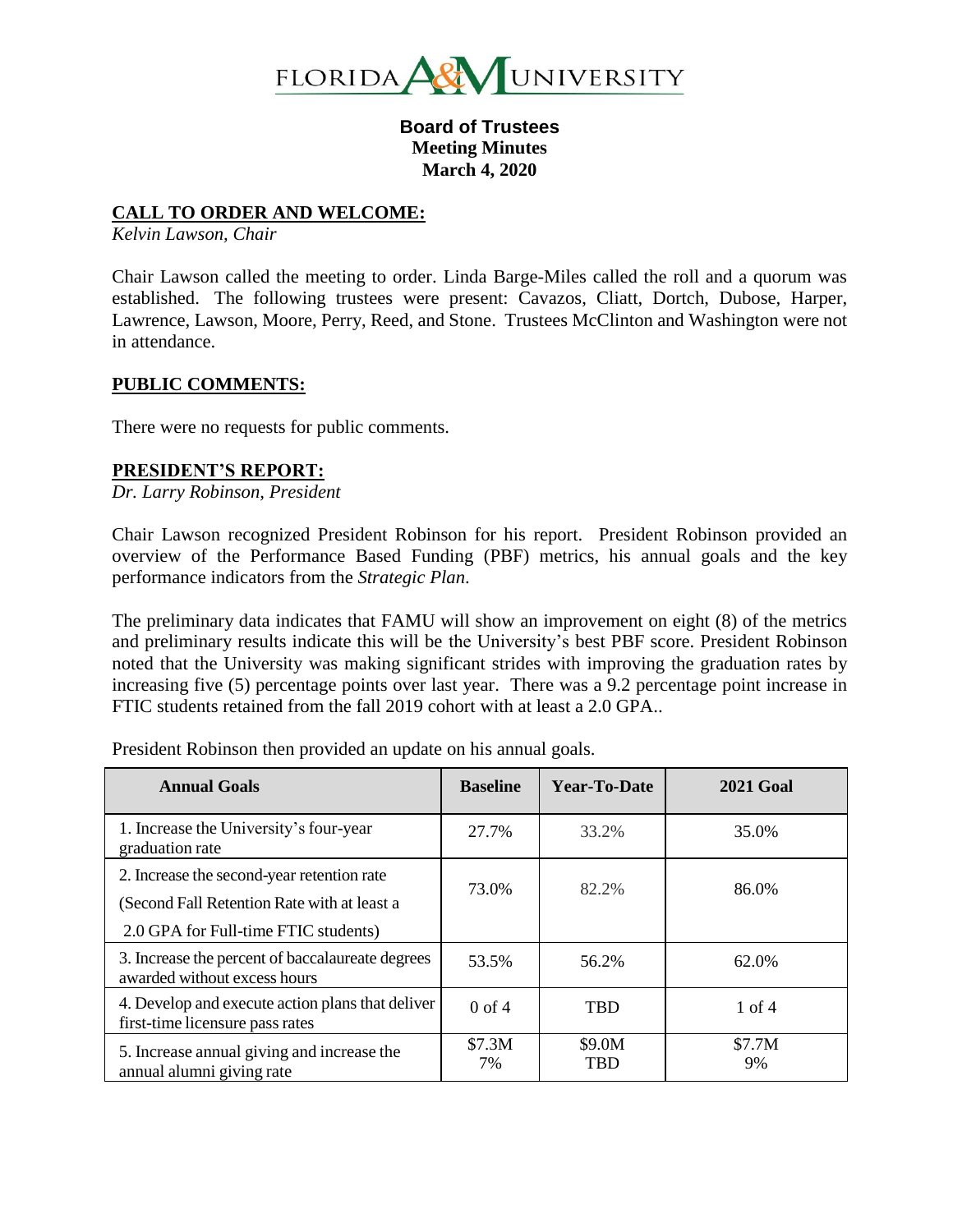| 6. Increase Total R&D Expenditures                                                                                                                                                       | \$44.0M                                                                               | \$30.6M      | \$43.0M                                                                                       |
|------------------------------------------------------------------------------------------------------------------------------------------------------------------------------------------|---------------------------------------------------------------------------------------|--------------|-----------------------------------------------------------------------------------------------|
| <b>Annual Goals</b>                                                                                                                                                                      | <b>Baseline</b>                                                                       | Year-To-Date | <b>2021 Goal</b>                                                                              |
| 7. Enhance Organizational Leadership: (7.1)<br>Emergency Management, (7.2)<br>Staffing Efficiency, (7.3) Effective Decision<br>Making, (7.4) Operational Efficiencies                    | N/A                                                                                   | <b>TBD</b>   | Implement all 4<br>Deliverables                                                               |
| 8. Strengthen the University's financial health:<br>(8.1) Financial Health, (8.2) Strategic<br>Resource Allocations, (8.3) Operational<br>Control, (8.4) Sustainability, (8.5) Athletics | Debt Ratio<br>$=1.88$<br>Reserve<br>Balance<br>$=7\%$<br>Increase<br>Reserve by<br>1% | <b>TBD</b>   | Debt Ratio $\geq 1.0$<br><b>Maintain Reserve</b><br>Balance = $7\%$ Increase<br>Reserve by 1% |
| 9. Continue to expand relationship-building<br>with key stakeholders                                                                                                                     | 100\%<br>engagement<br>across all<br>stakeholders                                     | <b>TBD</b>   | 100% engagement<br>across all<br>stakeholders                                                 |

President Robinson shared that eleven (11) of the strategic plan key performance indicators show an improvement. He then focused on the six (6) strategic priorities, progress, and achievements. He reaffirmed that student success is the number one (1) priority for the University. He shared that the University continued its efforts to increase our student success regarding retention and graduation rates, degree productivity, and completion of courses taken.

Next, President Robinson shared the achievements of several faculty members. He said that the research endeavors, high-impact research practices, and academic rigor of the faculty, is around \$30.6 million in research expenditures for the current year, placing the University on track to meet the goal for this year.

President Robinson reported that the campus infrastructure, service offerings, and instructional facilities have been enhanced, with the opening of the new Center for Academic and Student Success. The University has also enhanced classrooms through the FAMUFLEX environment, which provides students the opportunity to choose to attend weekly class meetings on campus or remotely. Using the Zoom video conferencing and webcam technology, the equipment enabled twoway communication between the classroom and remote students to hear each other.

Next, President Robinson discussed the University's effort to work in the community. He shared that FAMU partnered with the Bond Community Health Center and Leon County Health departments to open a COVID-19 testing site and a vaccination site which is helping to reach the surrounding community seven days a week.

President Robinson highlighted Strategic Priority 4: Business Engagement. He said that the University has surpassed its goal of raising \$7.7M for the academic year. To date, the University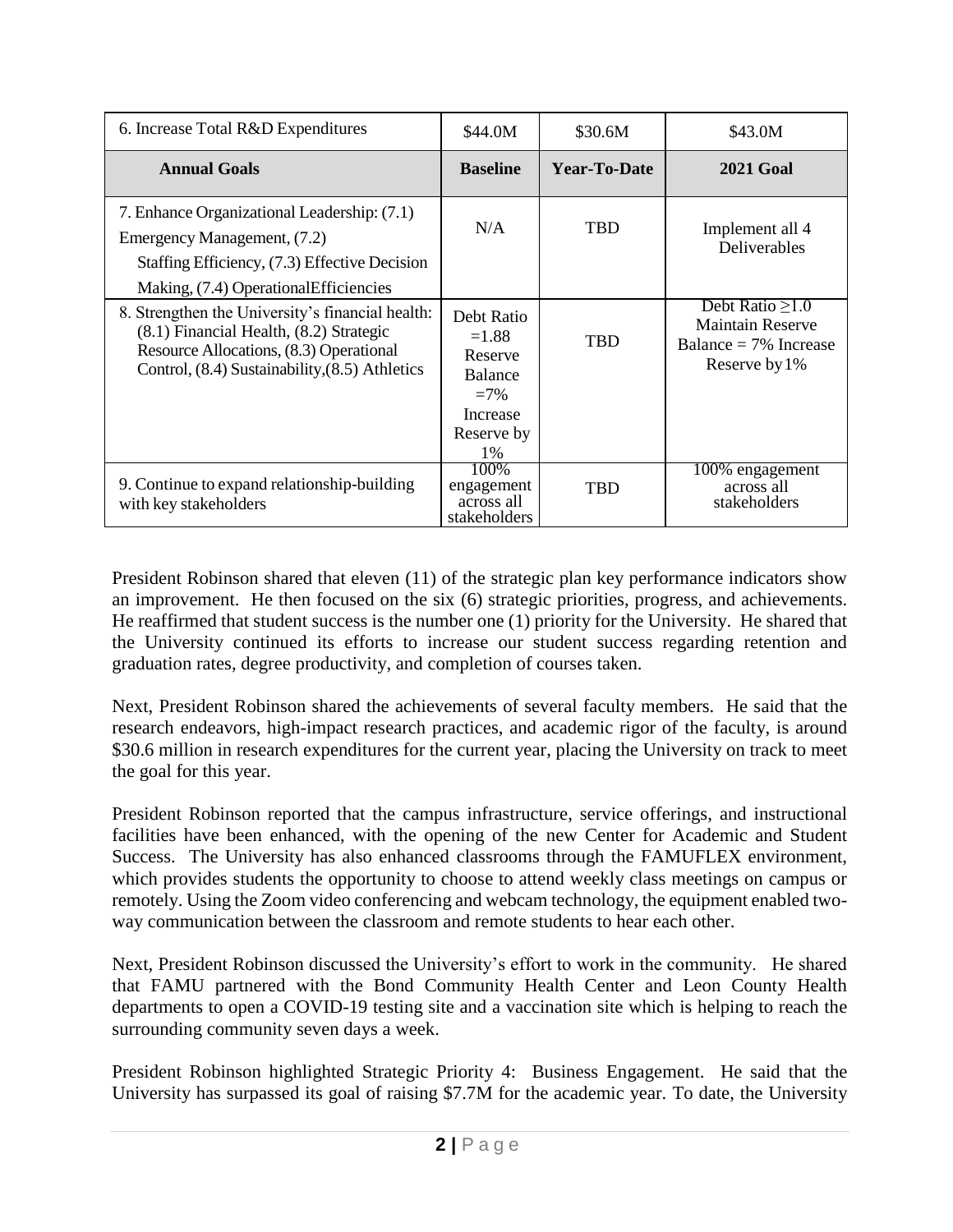has raised \$9M. He also shared that he has engaged with several corporations including the Bill & Melinda Gates Foundation, Bank of America, Truist, Southern Glazer's Wine and Spirits, Badia Spices and Blueprint Intergovernmental Agency.

President Robinson explained that the Congressional Omnibus Appropriations and Emergency Coronavirus Relief Act included the HBCU Capital Finance Debt Relief Act provided the University with \$111 million in debt forgiveness. The CARES Act funds that the University received helped offset some, but not all of the financial challenges resulting from COVID-19.

Moving to Strategic Priority Number 6 - Outstanding Customer Experiences, the University has provided tips and tools for staff to promote service excellence. Information is sent out via FAMUINFO monthly and includes stakeholder relationships.

President Robinson indicated that he has met with House and Senate leaders regarding the University's *Legislative Budget Request*. He is advocating for an increase to the base budget allocation to address academic enhancements and the Joint College of Engineering as well as maintaining resources for the Crestview Center and restoring funding for the Black Male College Explorers Program. He stated that the University's virtual "FAMU Day at the Capitol" is April 1, 2021.

In closing, President Robinson stated that the University will hold five in-person commencement ceremonies for Spring 2021, April 23, 2021 through April 25, 2021.

# **COVID-19 UPDATE:**

Chair Lawson recognized Rica Calhoun for an update on the University's efforts to address COVID-19. Mrs. Calhoun shared that faculty and staff are being tested for COVID every two weeks. She said that the positivity rate at FAMU is less than 1%. The University continues its surveillance and enforcement of mitigation measures and is preparing for the summer and fall. As a final highlight, she indicated that the University is now offering vaccines in partnership with the Florida Department of Health.

# **FACULTY SENATE REPORT:**

Chair Lawson recognized Trustee Cavazos for the Faculty Senate report. Trustee Cavazos acknowledged that the faculty has proven to be resilient throughout the pandemic and continues to strive for excellence. She further informed that Board about the accomplishments of several faculty members. These faculty members have been appointed to positions in their professional organizations, authored impactful articles and held insightful panel discussions with students. She said that the FAMU faculty continues to raise the bar and do great things.

# **STANDING COMMITTEE REPORTS:**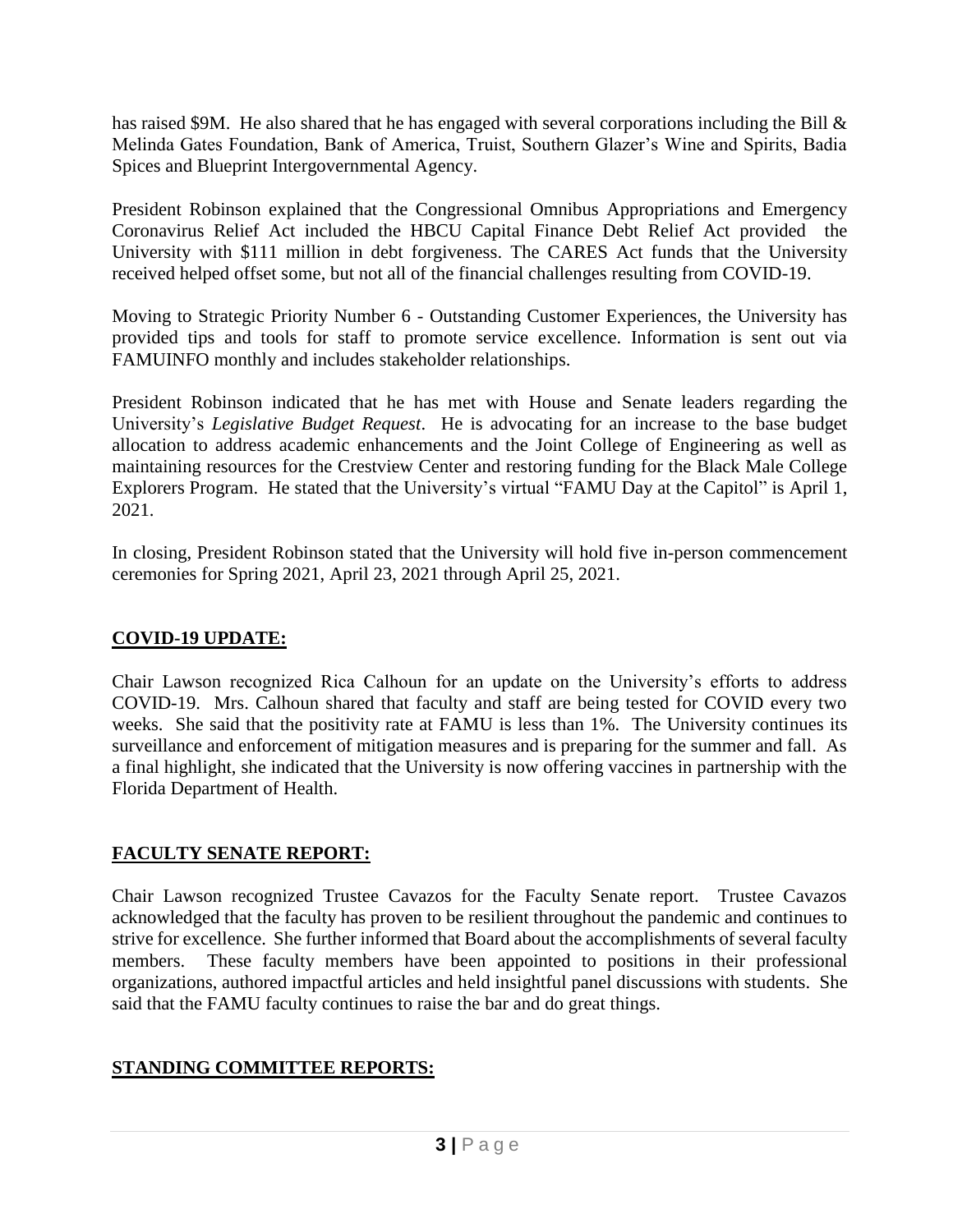# **Academic and Student Affairs**

*Trustee Kristin Harper, Vice Chair*

Trustee Harper reported that the Committee recommended approval of:

- Sabbaticals and professional development leaves
- An honorary doctorate degree for Thomas "Tom" Joyner, and
- An honorary doctorate degree for Adora Nweze.

She said these items are included on the consent agenda for full board approval. The Committee also heard updates on admission applications and enrollment and the Universities efforts to increase mental health supports.

# **Budget, Finance and Facilities**

*Trustee Kimberly Moore, Chair*

Trustee Moore reported that the Committee had five action items including the committee meeting minutes, the Coronavirus Response and Relief Supplemental Appropriations Act, Budget, Accounts Receivable write-offs, and revisions to BOT Policy 2005-05 and BOT Policy 2008-01A. The Committee also heard updates from the Brooksville Agricultural and Environmental Research Station and the University Housing Department.

## **Direct Support Organizations**

*Trustee Thomas Dortch, Chair*

Trustee Dortch stated that the Committee recommended approval of newly elected directors and re-elected directors whose terms expired in December 2020. He said that as of February 26, 2021, the University had raised over \$9M. FAMU students have taken on the challenge of giving \$18.87 and President Robinson had committed to matching the students' giving. He stated that trustees were asked to consider serving as match-donors. He recognized Trustee Dubose and his wife for donating over \$100K to the University.

## **Governance Committee**

*Trustee Thomas Dortch, Chair*

Trustee Dortch shared that the Governance Committee heard a presentation from the University's director of government relations Attorney Danielle McBeth. The Committee was also provided information regarding important submission dates regarding the president's goals, the president's evaluation and the Board's self-assessment.

## **Special Committee on Athletics**

*Kelvin Lawson, Chair*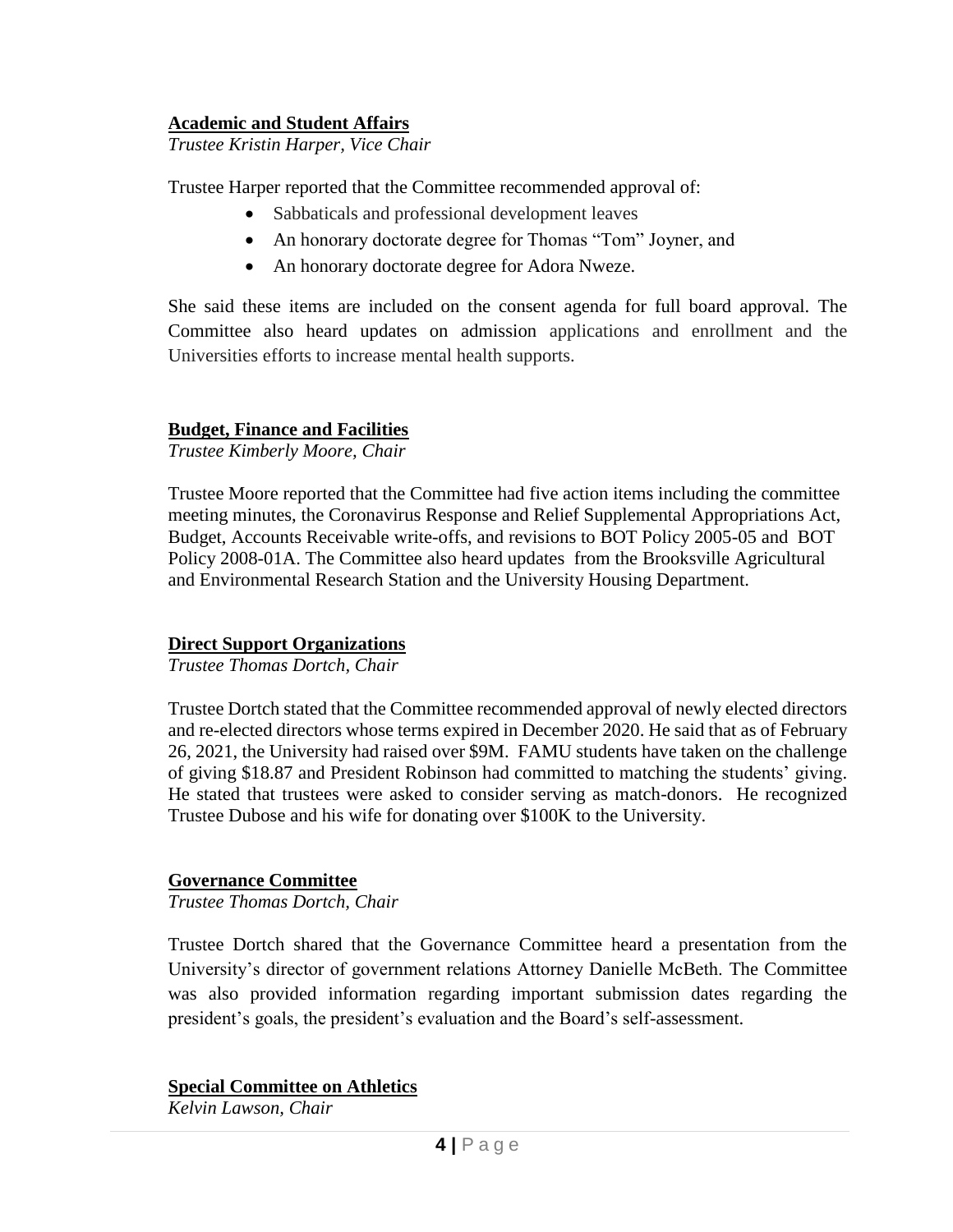Chair Lawson reported that the Committee recommended approval of the high-level contents of an agreement with Nike. It also heard several informational items including an update on Bragg Stadium and information regarding the Athletics Department's third year in a row having a balanced budget.

# **Special Committee on the College of Law**

*Trustee Belvin Perry, Chair*

Trustee Perry reported that the Committee heard an update from Dean Deidre Keller, who reported that the American Bar Association found the College of Law in compliance with its bar passage rate standard and maintains its status as an approved college of law. He shared that the College of Law consultant Barry Currier provided an update to the Committee on some of his findings regarding career planning and professional development, student services, the budget and the academic program at the College. Dean Keller will update the timeline for his deliverables.

The Committee acknowledged that it would meet with the faculty of the College to gather additional information regarding the College.

# **Strategic Planning and Performance Measures Committee**

*Trustee Kristin Harper, Chair*

Trustee Harper shared that the Committee discussed the upcoming strategic planning process, including a timeline showing three phases and the expected accomplished that will be made between March 2021- June 2022. The plan will incorporate feedback from the University's stakeholders through focus group surveys. There will also be discussions regarding the guiding principles that will be used to develop the new plan. The goal is to present the new strategic plan to the Board of Trustees for approval in June 2022.

# **CONSENT AGENDA:**

Chair Lawson reviewed the Consent Agenda. Trustee Reed reminded Chair Lawson that he had not presented the Audit Committee report. Trustee Reed shared that the minutes were the Audit Committee's only action item. Chair Lawson then added the Audit Committee minutes to the consent agenda. He stated that that the Board needed to remove the revision to Policy 2005-05, Preparation and Submission of Budget, from the Consent Agenda, upon advice of counsel. He said the action to temporarily approve the policy in the Budget, Finance and Facilities Committee was not an appropriate action. He indicated that VP Wallace would explain and that the Board would handle it separately, after voting on the consent agenda.